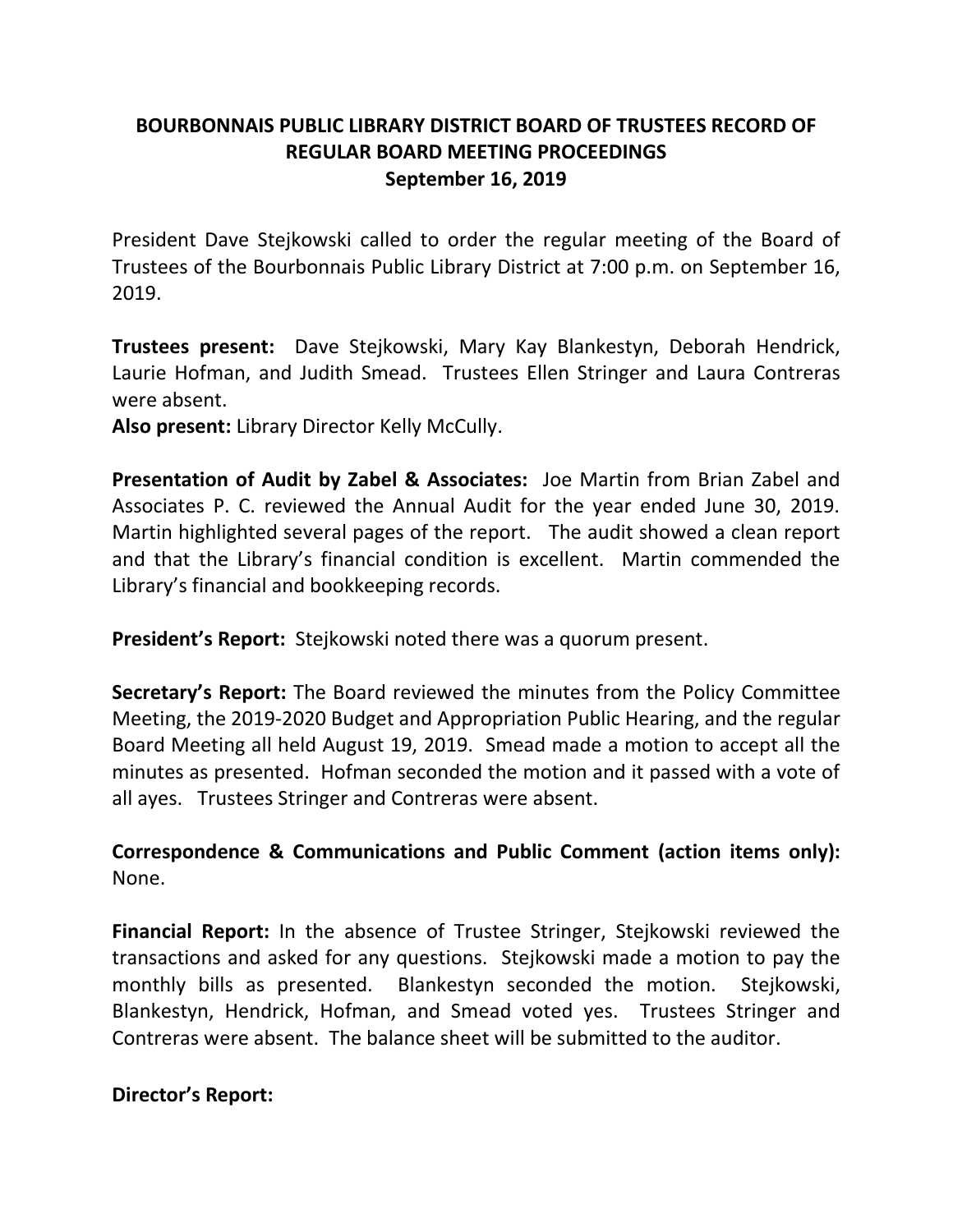Deadlines: October 22-24, Illinois Library Association Conference (Tinley Park). November 18, Last day to adopt and publish resolution to levy additional .02 percent tax.

Free Little Library: McCully has met with the Village and a Free Little Library is going to be installed on the south side of the Bourbonnais Municipal Center.

Course work: McCully is in the 4<sup>th</sup> week of her online course work at the University of Alabama. She reported that the courses are going very well, and it has been a very positive experience.

Building & Grounds: The carpeting was cleaned by Brite Swipe Carpet Cleaners on Sunday, September 8, 2019. New carpeting has been ordered for the Storytime Room and new tile has been ordered from FCA Flooring Specialists for the Staff Restroom. The flooring in the Staff Break Room and Youth Services Craft Room will be resurfaced on September 21-22.

The women's restroom door operator was repaired by Commercial Glazing on September 12.

Marketing: There are currently 1,125 people on the library email list (18 new). The Library has 1,715 likes on Facebook (18 new), and 411 followers on Instagram (14 new).

bookBonnais: A new display has been created for the bookBonnais merchandise and is located next to the New Fiction/Nonfiction shelves. New bookBonnais merchandise has been ordered.

Lifestyles of Kankakee County: McCully was featured in an article of the September/October 2019 edition of the Daily Journal's publication, *Lifestyles of Kankakee County*. The fall edition focused on non-profit organizations and volunteers in the community.

Community Engagement: Circulation Services Supervisor, Samantha Wilhoyt, and Adult Services Supervisor, Cassidy Steinke, participated in new student tours for over eight hundred students at Olivet Nazarene University's Benner Library. Eighty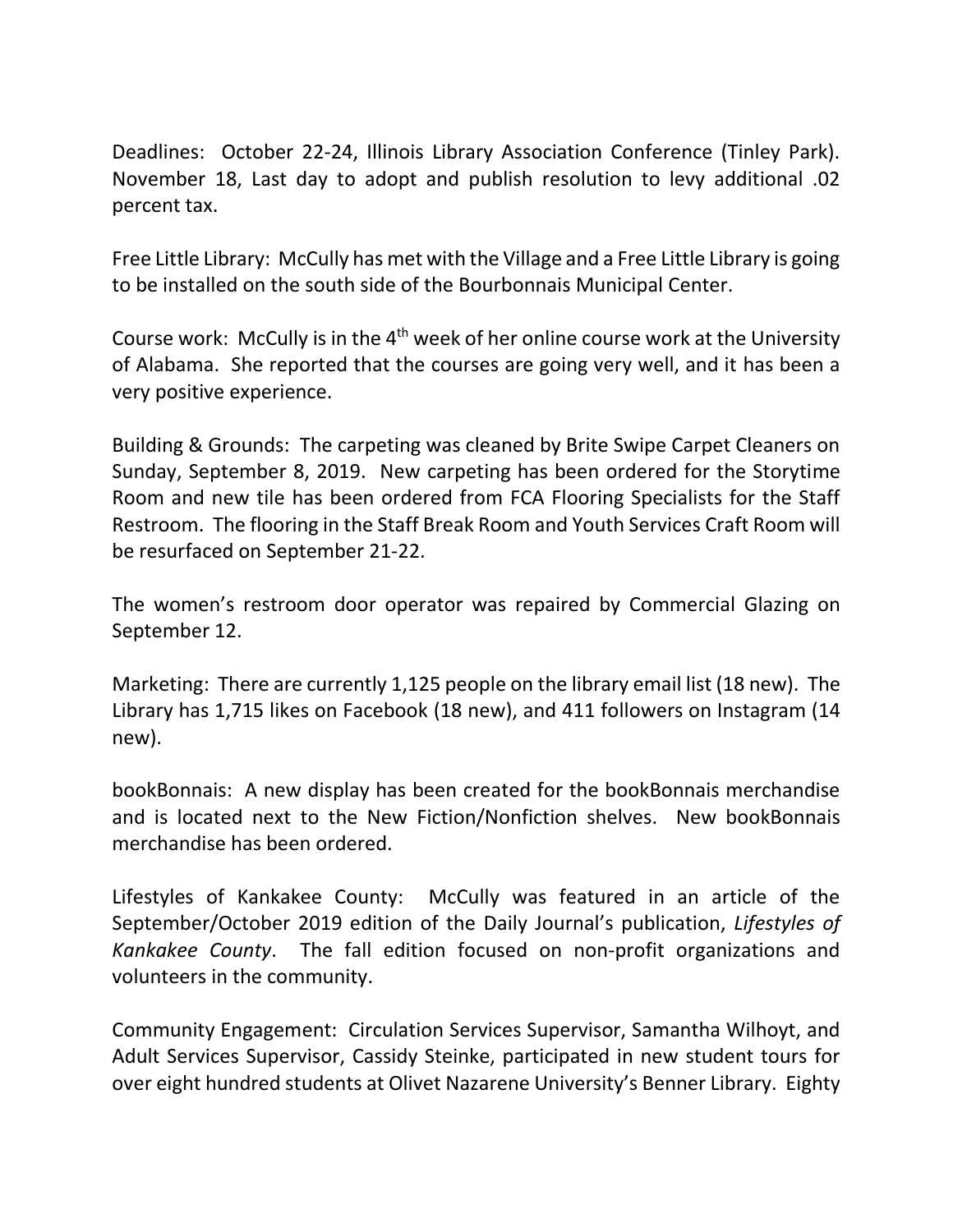new library cards were created through mobile library card registration during the tours.

Scarecrow Festival: Once again the Library will participate in the Bourbonnais Township Park District's Scarecrow Festival. The Library will be using Mo Willem's book, *Don't Let the Pigeon Drive the Bus*, for their display which features an eight foot plywood bus constructed by Mike McCully.

Continuing Education: The Library will hold the annual ALICE shooter training on Monday, September 23. The Library will open at 10 a.m. on this date. BESD53 Resource Officer and ALICE Instructor, Officer Travis Garcia, will lead the training. All employees will be required to complete the online ALICE training module after the in-person training.

Illinois Library Association Conference: The ILA annual conference will be held October 22-24 in Tinley Park, IL. McCully will be attending the conference with four members of the supervisory team.

Banned Books Week: During September the Library is featuring a Banned Books display. Banned Books Week is an initiative started by the American Library Association that celebrates our freedom to read.

## **Committee Reports:**

**Personnel:** None **Finance:** None **Policy:** None **Building and Grounds:** None. **Long Range Planning:** None.

## **Unfinished Business:**

Approve edits to Serving Our Public Policy 03-08 *Use of Library Meeting Rooms*: McCully led a discussion reviewing Policy 03-08 Use of Library Meeting Rooms. Blankestyn made a motion to accept the additions recommended by the Policy Committee. Smead seconded the motion and it passed with all ayes. Trustees Stringer and Contreras were absent.